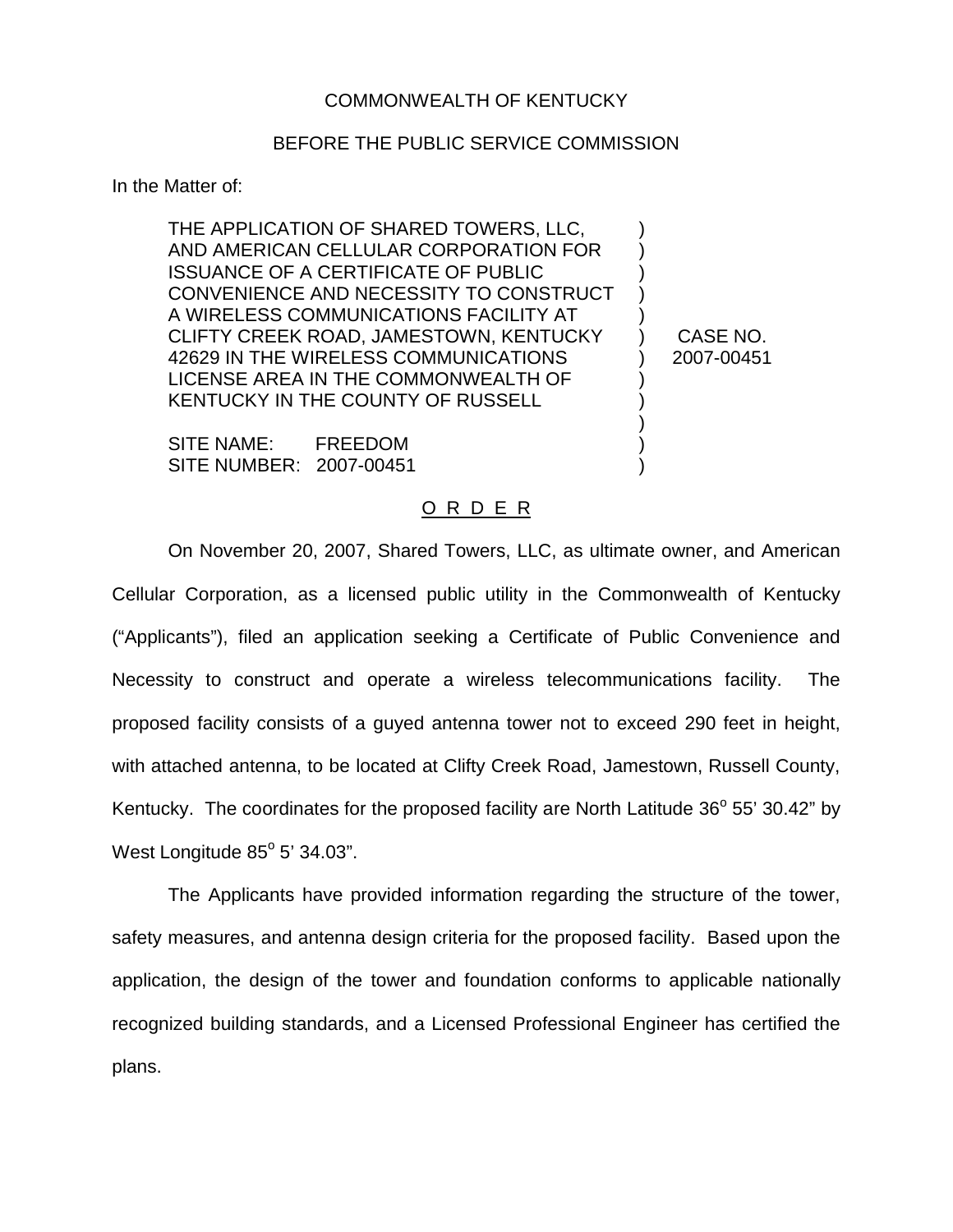Pursuant to 807 KAR 5:063, the Applicants have notified the County Judge/Executive of the proposed construction. The Applicants have filed applications with the Federal Aviation Administration ("FAA") and the Kentucky Airport Zoning Commission ("KAZC") seeking approval for the construction and operation of the proposed facility. Both decisions are pending.

The Applicants have filed evidence of the appropriate notices provided pursuant to 807 KAR 5:063. The notices solicited comments and informed the recipients of their right to request intervention. To date, no public comments have been filed with the Commission.

The Commission, having considered the evidence of record and being otherwise sufficiently advised, finds the Applicants have demonstrated a facility is necessary to provide adequate utility service and that, therefore, a Certificate of Public Convenience and Necessity to construct the proposed facility should be granted.

Pursuant to KRS 278.280, the Commission is required to determine proper practices to be observed when it finds, upon complaint or on its own motion, the facilities of any utility subject to its jurisdiction are unreasonable, unsafe, improper, or insufficient. To assist the Commission in its efforts to comply with this mandate, the Applicants should notify the Commission if they do not use this antenna tower to provide service in the manner set out in their application and this Order. Upon receipt of such notice, the Commission may, on its own motion, institute proceedings to consider the proper practices, including removal of the unused antenna tower, which should be observed by the Applicants.

IT IS THEREFORE ORDERED that:

1. The Applicants are granted a Certificate of Public Convenience and Necessity to construct a wireless telecommunications facility. The proposed facility

-2- Case No. 2007-00451